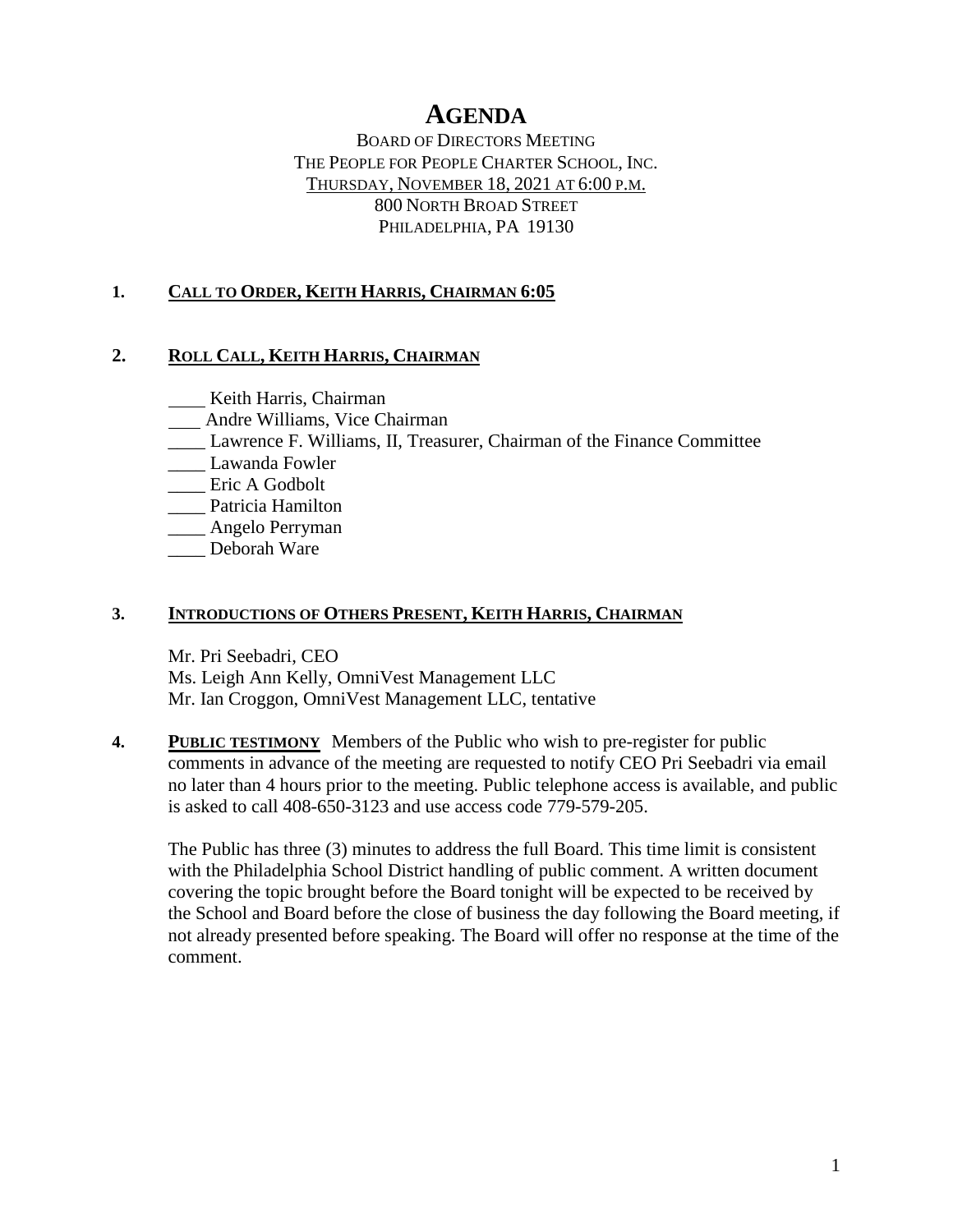#### **5. BOARD MEMBER UPDATE, KEITH HARRIS, CHAIRMAN**

The Board of Directors Meeting for today, Thursday, November 18, 2021 is being held virtually due to COVID-19 and in compliance with CDC guidelines. The Board Members are participating via GoToMeeting sponsored by OmniVest to review the documents to be approved and the Public has the availability to listening via a conference line posted on the School's website; the handouts are available to the public upon request. The Public could register for public comments with Pri Seebadri prior to the meeting.

#### **6. PFPCS NEW BOARD MEMBER CANDIDATE INTERVIEW**

Mr. Harris provided the Board the resume of Mr. AJ Comly. This time is for the Board to ask questions of Mr. Comly and for Mr. Comly to become familiar with the responsibilities as a potential PFPCS Board Member.

#### **7. APPROVE THE CANDIDATES FOR BOARD MEMBERS.**

The Board recommends approval of \_\_\_\_\_\_\_\_\_\_\_\_\_\_ as a Board Member of People for People Charter School for the three-year term December 1, 2021 – June 30, 2024.

Motion by: \_\_\_\_\_\_\_\_\_\_\_\_\_\_\_\_\_\_\_\_\_\_ Seconded by: \_

#### **Roll Call**

| Keith Harris             | ves | no |
|--------------------------|-----|----|
| Andre Williams           | ves | no |
| Lawrence F. Williams, II | ves | no |
| Lawanda Fowler           | ves | no |
| Eric Godbolt             | ves | no |
| Patricia Hamilton        | ves | no |
| Angelo Perryman          | ves | no |
| Deborah Ware             | ves | no |
|                          |     |    |

Pass \_\_\_\_\_\_\_ Fail \_\_\_\_\_\_\_\_\_\_\_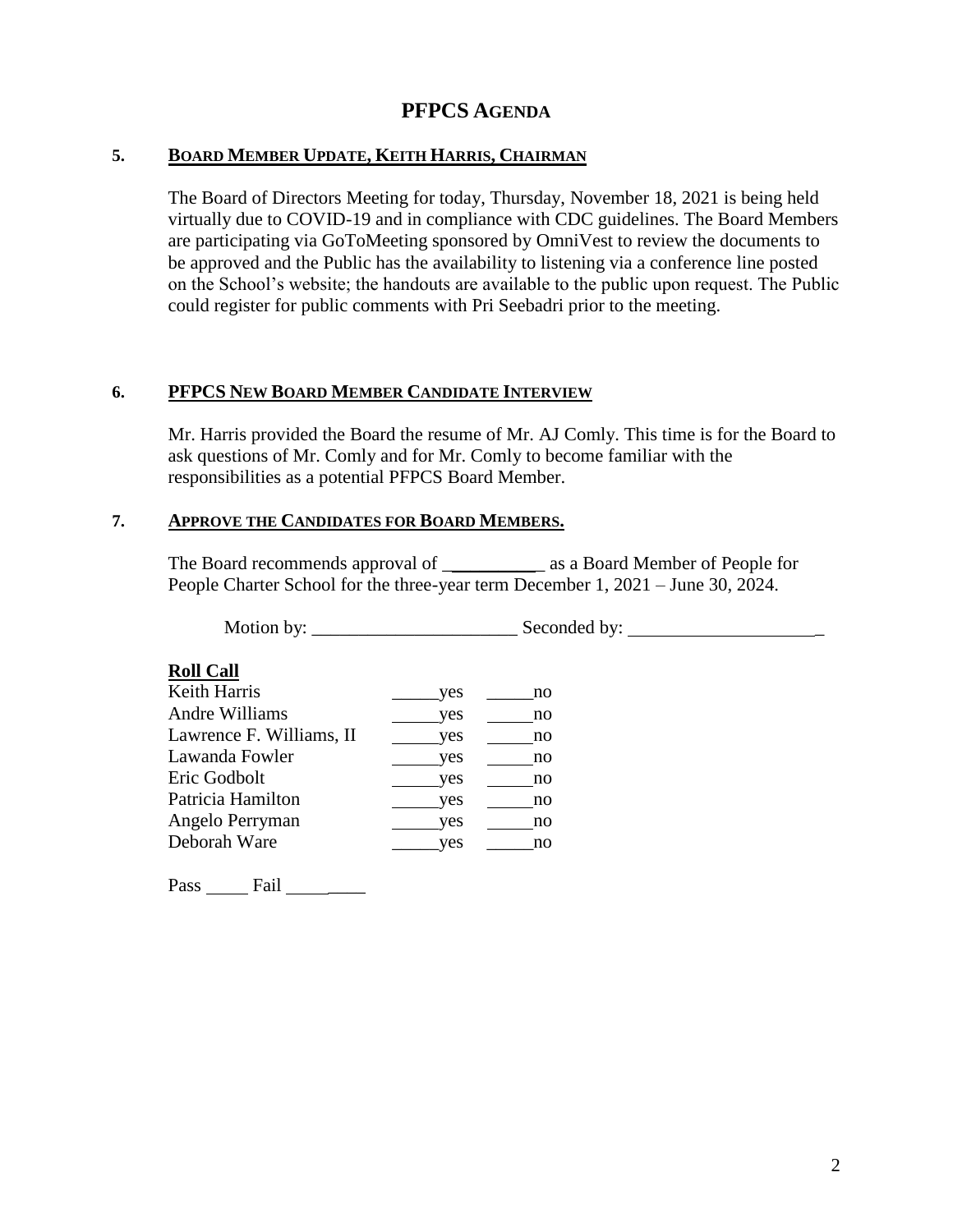### **8. APPROVE MINUTES FROM THE BOARD OF DIRECTORS MEETING ON OCTOBER 28, 2021. KEITH HARRIS, CHAIRMAN.**

The Board recommends approval of the Board of Directors Meeting Minutes for October 28, 2021.

Motion by: \_\_\_\_\_\_\_\_\_\_\_\_\_\_\_\_ Seconded by: \_\_\_\_\_\_\_\_\_\_\_\_\_\_\_\_ **Roll Call** Keith Harris \_\_\_\_\_yes \_\_\_\_\_no Andre Williams yes no Lawrence F. Williams, II yes \_\_\_\_\_\_\_ no Lawanda Fowler yes no Eric Godbolt yes no Patricia Hamilton yes no Angelo Perryman yes no Deborah Ware \_\_\_\_\_\_\_\_yes \_\_\_\_\_\_no Pass Fail \_\_\_\_\_

**9. ADMINISTRATOR REPORTS, MR. SEEBADRI, AND OTHERS.**

The Board recommends approval of the Administrator Reports as reported by Mr. Seebadri, and others.

Motion by: \_\_\_\_\_\_\_\_\_\_\_\_\_\_\_\_ Seconded by: \_\_\_\_\_\_\_\_\_\_\_\_\_\_\_\_ **Roll Call** Keith Harris **Example 18** ves the no Andre Williams yes no Lawrence F. Williams, II yes \_\_\_\_\_\_\_\_ no Lawanda Fowler yes no Eric Godbolt yes no Patricia Hamilton yes \_\_\_\_\_\_\_ no Angelo Perryman yes no Deborah Ware \_\_\_\_\_\_\_\_\_yes \_\_\_\_\_\_\_no

Pass Fail \_\_\_\_\_\_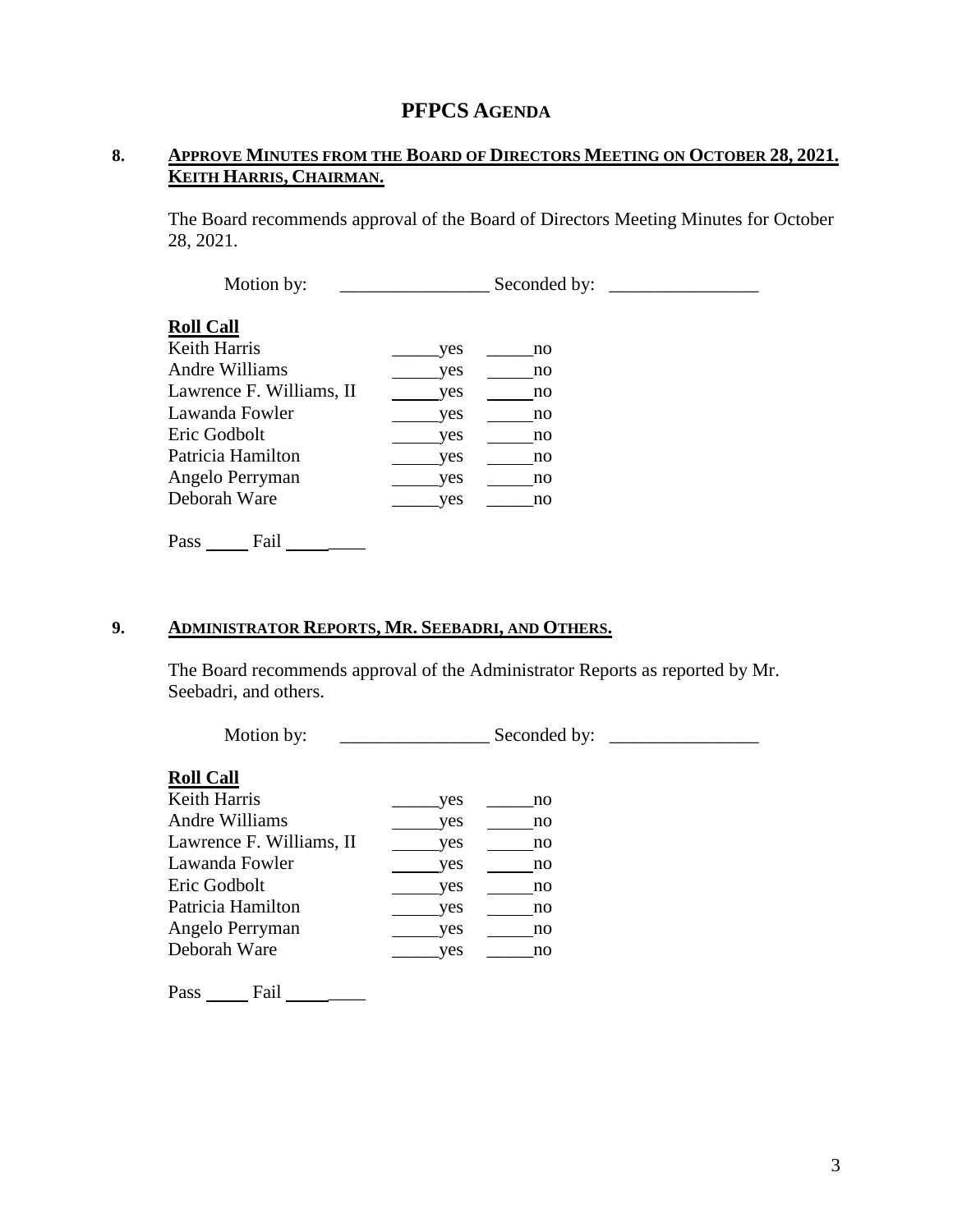#### **10. APPROVE THE PEOPLE FOR PEOPLE CHARTER SCHOOL FINANCIALS FOR THE MONTH ENDING OCTOBER 31, 2021.**

The Board recommends approval of the People for People Charter School Financials for the Month Ending October 31, 2021.

Motion by: \_\_\_\_\_\_\_\_\_\_\_\_\_\_\_\_ Seconded by: \_\_\_\_\_\_\_\_\_\_\_\_\_\_\_\_

#### **Roll Call**

| Keith Harris             | yes | no |
|--------------------------|-----|----|
| Andre Williams           | yes | no |
| Lawrence F. Williams, II | ves | no |
| Lawanda Fowler           | ves | no |
| Eric Godbolt             | ves | no |
| Patricia Hamilton        | yes | no |
| Angelo Perryman          | ves | no |
| Deborah Ware             | ves | no |
|                          |     |    |

Pass Fail \_\_\_\_\_\_

#### **11. APPROVAL OF THE PROPOSED WSFS \$500,000 LINE OF CREDIT IN ACCORDANCE WITH THE DRAFT LOAN DOCUMENTS REVIEWED BY KEITH HARRIS.**

The Board recommends approval of the Wilmington Savings Fund Society, FSB (WSFS) Line of Credit under the terms and conditions in the draft loan documents. The Board further authorizes Board Chairman Keith Harris to execute the Loan Documents with WSFS through a revolving line of credit effective no later than December 31, 2021.

Motion by: \_\_\_\_\_\_\_\_\_\_\_\_\_\_\_\_ Seconded by: \_\_\_\_\_\_\_\_\_\_\_\_\_\_\_\_

#### **Roll Call**

| yes | no |
|-----|----|
| yes | no |
| ves | no |
| yes | no |
| yes | no |
| yes | no |
| ves | no |
| ves | no |
|     |    |

Pass \_\_\_\_\_\_ Fail \_\_\_\_\_\_\_\_\_\_